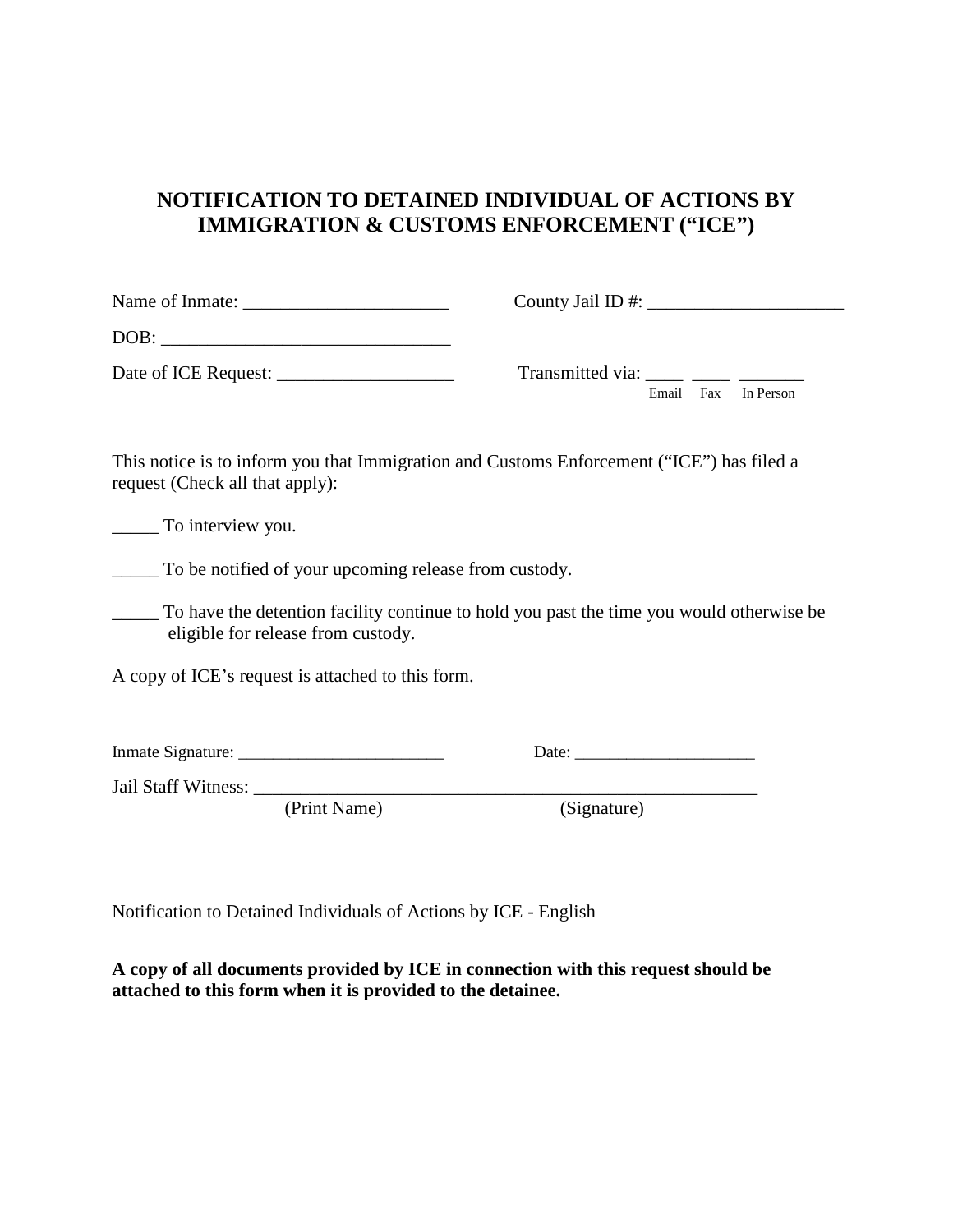اشعار الفرد المحتجز بإلاجراءات المتخذة من طرف دائرة الھجرة والجمارك

| _ رقم سجن المقاطعة: _                                                                        |                      |
|----------------------------------------------------------------------------------------------|----------------------|
|                                                                                              |                      |
| تاريخ طلب دائرة الهجرة والجمارك: ـ                                                           |                      |
| الفاكس<br>البريد الالكتروني<br>شخصيا                                                         |                      |
| :(هذا الاشعار هو ابلاغك بان دائرة الهجرة والجمارك قد تقدمت بطلب (ضع علامة على كل ما ينطبق    |                      |
|                                                                                              |                      |
|                                                                                              |                      |
| ــــــــــــــ كي يستمر  حجز ك الى ما بعد الفتر ة التي انت مؤ هل فيها  للافر اج عنك من الحجز |                      |
| تم ارفاق نسخة من طلب دائرة الهجرة والجمارك بهذه الاستمارة                                    |                      |
| الناريخ ِ ـ                                                                                  |                      |
|                                                                                              | موظف السجن الشاهد: _ |
| (التوقيع)<br>(الأسم)                                                                         |                      |

Notification to Detained Individuals of Actions by ICE - Arabic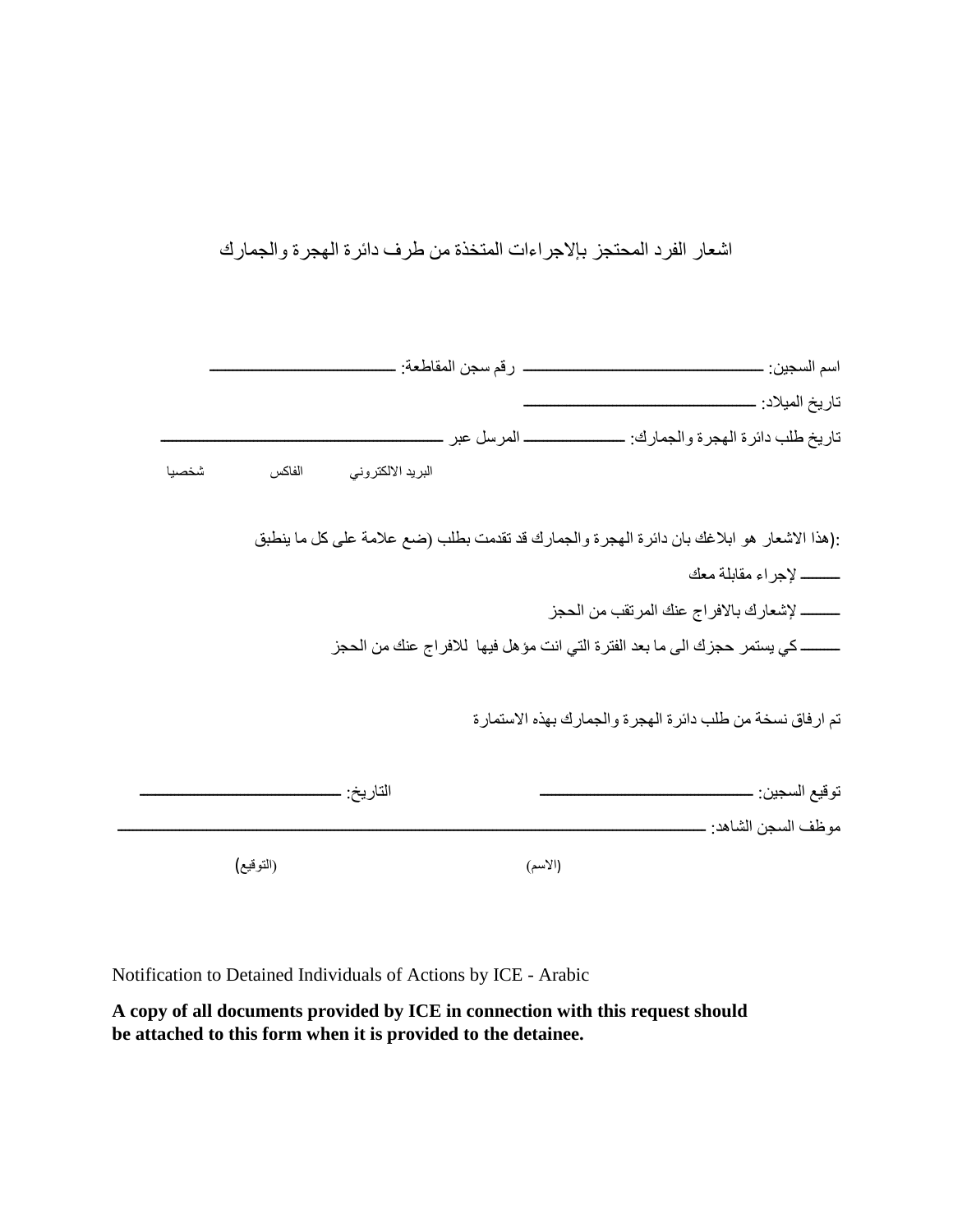# **Avi pou Moun Ke Yo Arete**

# **de Aksyon Imigrasyon ak Anfòsman Douane (ICE)**

|                                                                                    | Transmèt via: _____ ____ _____<br>Email Fax An Pèson                                          |
|------------------------------------------------------------------------------------|-----------------------------------------------------------------------------------------------|
| Avi sa pou infòme ou ke imigrasyon ak enfòsman de Douane ("ICE") ranpli yon demann |                                                                                               |
| (Tcheke tou sa ki aplike):                                                         |                                                                                               |
| <u>__</u> ______ Pou fè entèvyou avèk ou                                           |                                                                                               |
| Pou yo fè ou konnen ke yo pral lage ou soti nan prizon.                            |                                                                                               |
| te lage ou soti nan prizon an                                                      | ______ Pou yo fè etablisman detansyon an kontinye kenbe ou depase tan ke ou te kalifye pou yo |
| Yon kopi demann ICE la taché la                                                    |                                                                                               |
|                                                                                    |                                                                                               |
| (Ekri non ou an lèt detache)                                                       | (Siyati)                                                                                      |

Notification to Detained Individuals of Actions by ICE - Creole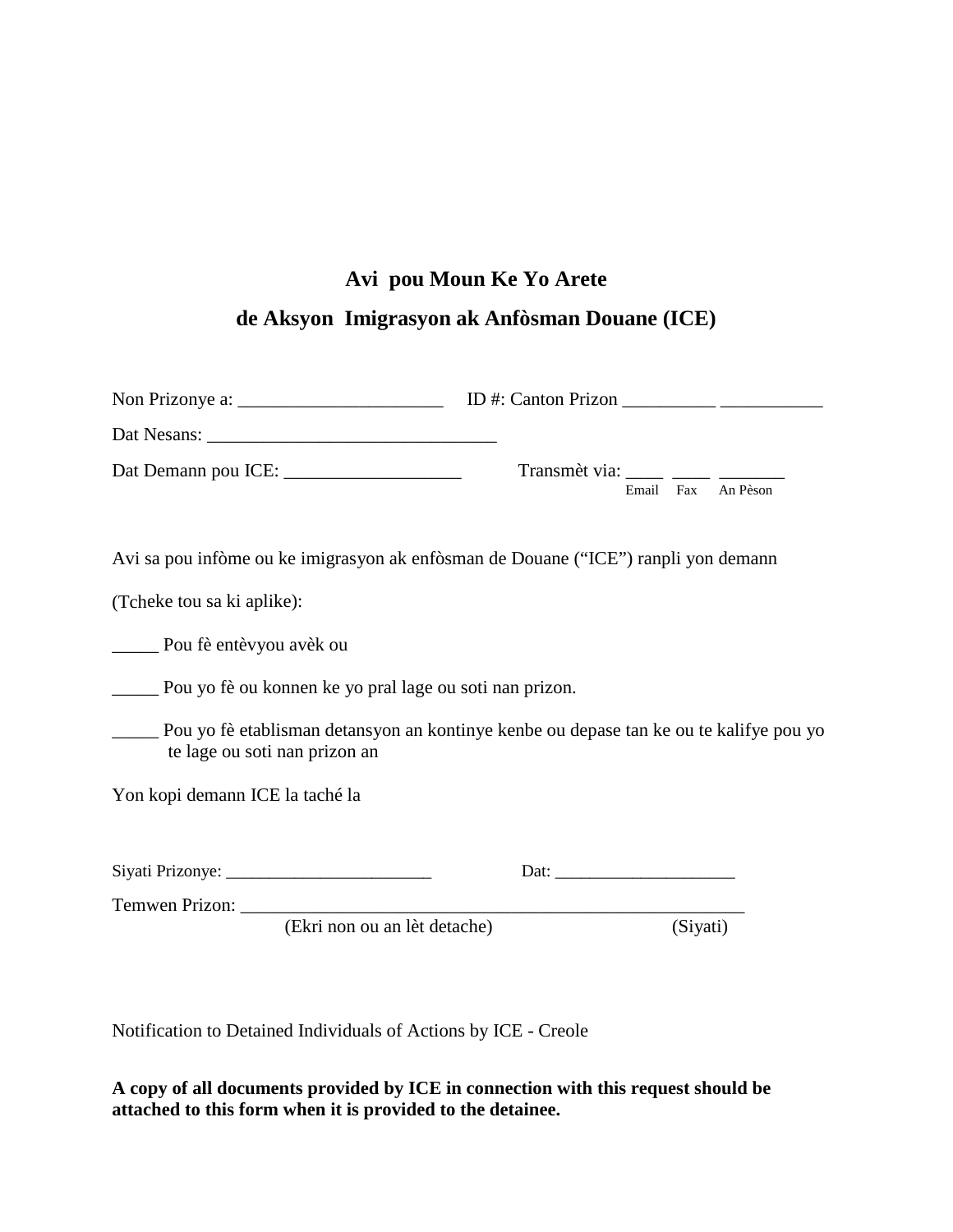### 이민 세관 집행국( "ICE")에 의해 구금된 개인을 위한 통지서

| 수감자 이름:                        | 카운티 교도소 신분증 #:                                     |
|--------------------------------|----------------------------------------------------|
| 생년월일:                          |                                                    |
| ICE 요청일:                       | 전달 방법: ____<br>이메일 팩스 직접전달                         |
| 하는 것입니다 (모든 해당 사항에 체크하여 주십시요): | 이 - 통지서는 이민 세관 집행국 (ICE) 가 요청서를 접수 시켰다는 것을 귀하에게 통보 |
| _ 귀하와 면담하기.                    |                                                    |

- \_\_\_\_\_ 귀하의 다가올 구류로 부터의 석방을 고지 받기.
- \_\_\_\_\_ 귀하가 구류로 부터 석방 자격이 있음에도 불구하고 귀하를 계속 구류 시설에 있게하기.

이 양식에 ICE 요청서 사본 첨부 하였음.

| 수감자 서명:    | 작성일: |
|------------|------|
| 교도서 직원 증인: |      |

(성명) (서명)

Notification to Detained Individuals of Actions by ICE - Korean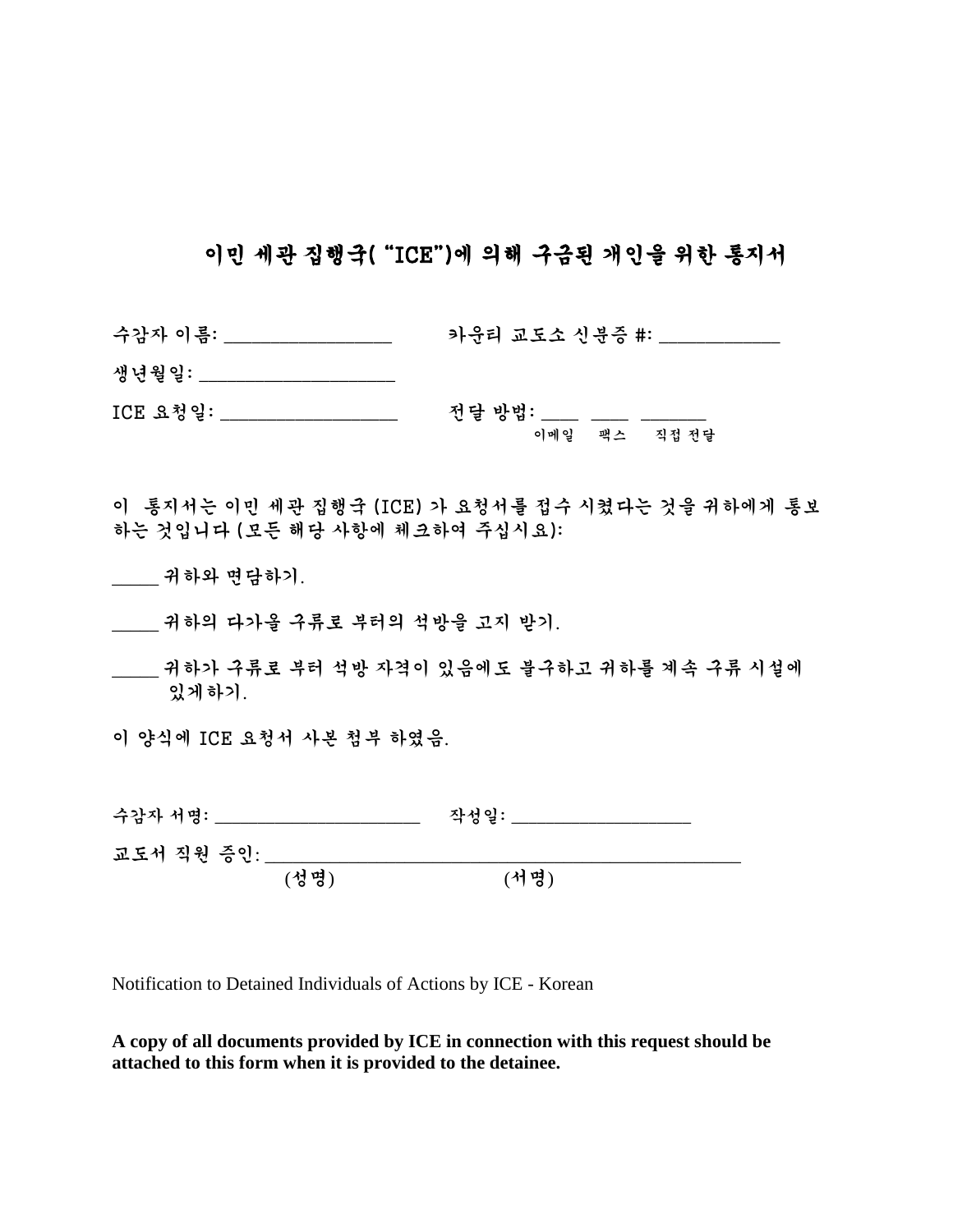#### **INFORMACJA DLA OSOBY ZATRZYMANEJ DOTYCZĄCA KROKÓW PODEJMOWANCYCH PRZEZ FEDERALNĄ AGENCJĘ IMIGRACYJNO-CELNĄ ("ICE")**

| Data Urodzenia: ________________________                                                                       |                              |  |                         |
|----------------------------------------------------------------------------------------------------------------|------------------------------|--|-------------------------|
| Data Wniosku ICE: National Annual Annual Annual Annual Annual Annual Annual Annual Annual Annual Annual Annual | Doreczone: ______ ____ _____ |  | Emailem Faxem Osobiście |

Ninniejsze powiadomienie ma za zadanie poinformowania Pana/ i/ o tym że Federalna Agencja Imigracyjno-Celna ("ICE") złożyla wniosek o (proszę zaznaczyć wszystkie opcje które Pana /i/ dotyczą):

\_\_\_\_ Wezwanie Pana/i/ na przesłuchanie.

\_\_\_\_Zawiadomienie Pana/i/ o zbliżajacej sie dacie zwolnienia Pana /i/ z aresztu.

\_\_\_\_Nakazania placówce w której jest Pan/i/ obecnie zatrzymany/a/, przetrzymania Pana/i/ poza przewidywany termin w którym by się Pana/ią/ kwalifikował /a/ na zwolnienie z aresztu.

Kopia wniosku ICE jest dołączona do poniższego formularza.

| Podpis Zatrzymanego:                  | Data:                                   |        |
|---------------------------------------|-----------------------------------------|--------|
| W Obecnosci Funkcjonariusza Placówki: | Imię i Nazwisko<br>Drukowanymi Literami | Podpis |

Notification to Detained Individuals of Actions by ICE - Polish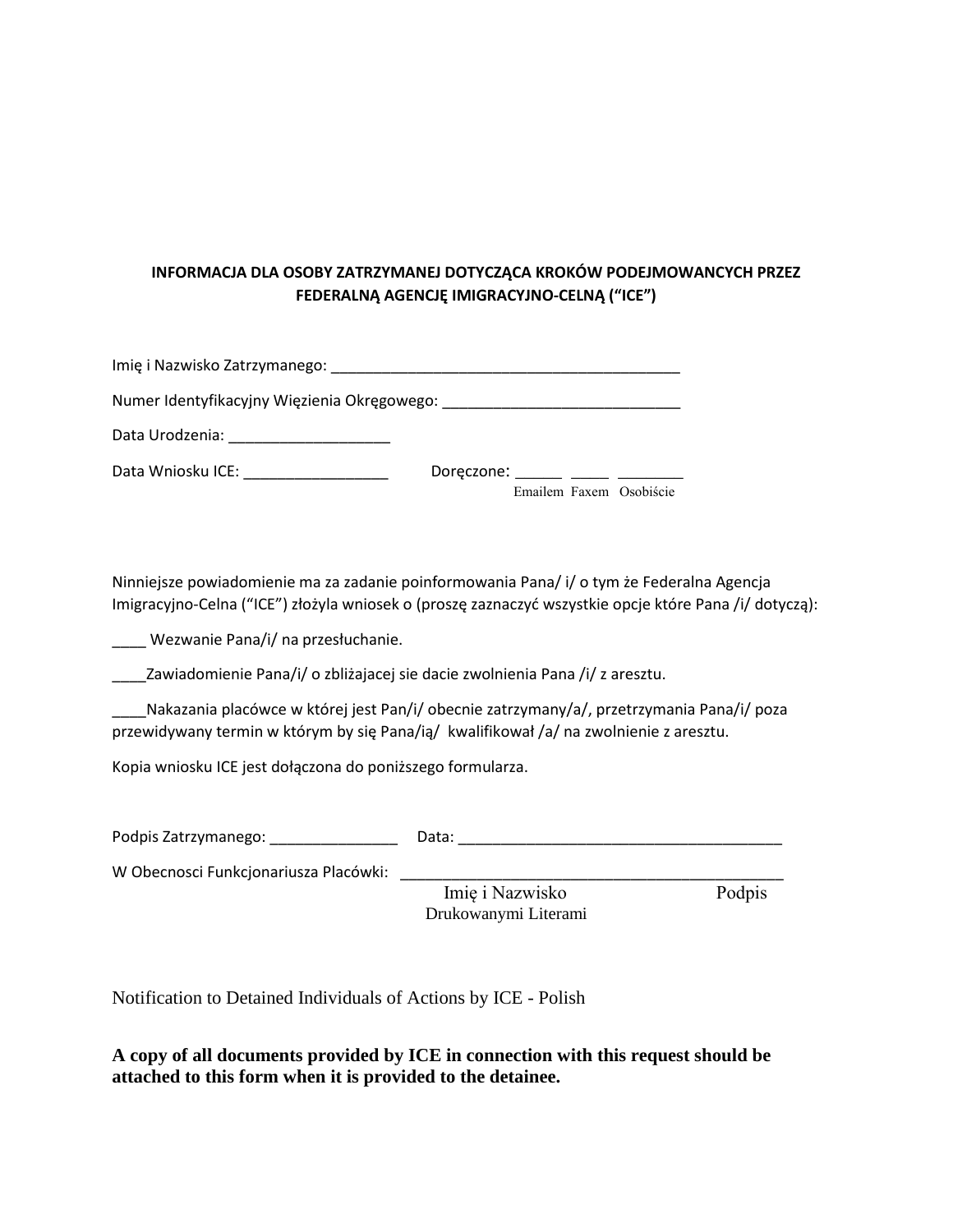### **NOTIFICAÇÃO AO INDIVÍDUO DETIDO DE AÇÕES TOMADAS PELA IMIGRAÇÃO E EXECUÇÃO ALFANDEGÁRIA ("ICE")**

|                                                                                                                                           |              |  | Email Fax Pessoalmente |
|-------------------------------------------------------------------------------------------------------------------------------------------|--------------|--|------------------------|
| Este aviso é para informá-lo que a Imigração e Execução Alfandegária ("ICE") apresentou um<br>requerimento (Marque todos que se aplicam): |              |  |                        |
| Para entrevistá-lo.                                                                                                                       |              |  |                        |
| Para ser notificado da sua próxima libertação da custódia.                                                                                |              |  |                        |
| Para que o centro de detenção o mantenha detido após o tempo servido, a não ser que<br>você seja legível para ser liberado da custódia.   |              |  |                        |
| Uma cópia do requerimento do ICE está anexado a este aviso.                                                                               |              |  |                        |
|                                                                                                                                           |              |  |                        |
|                                                                                                                                           |              |  |                        |
|                                                                                                                                           |              |  |                        |
| (Nome)                                                                                                                                    | (Assinatura) |  |                        |
| Notification to Detained Individuals of Actions by ICE - Portuguese                                                                       |              |  |                        |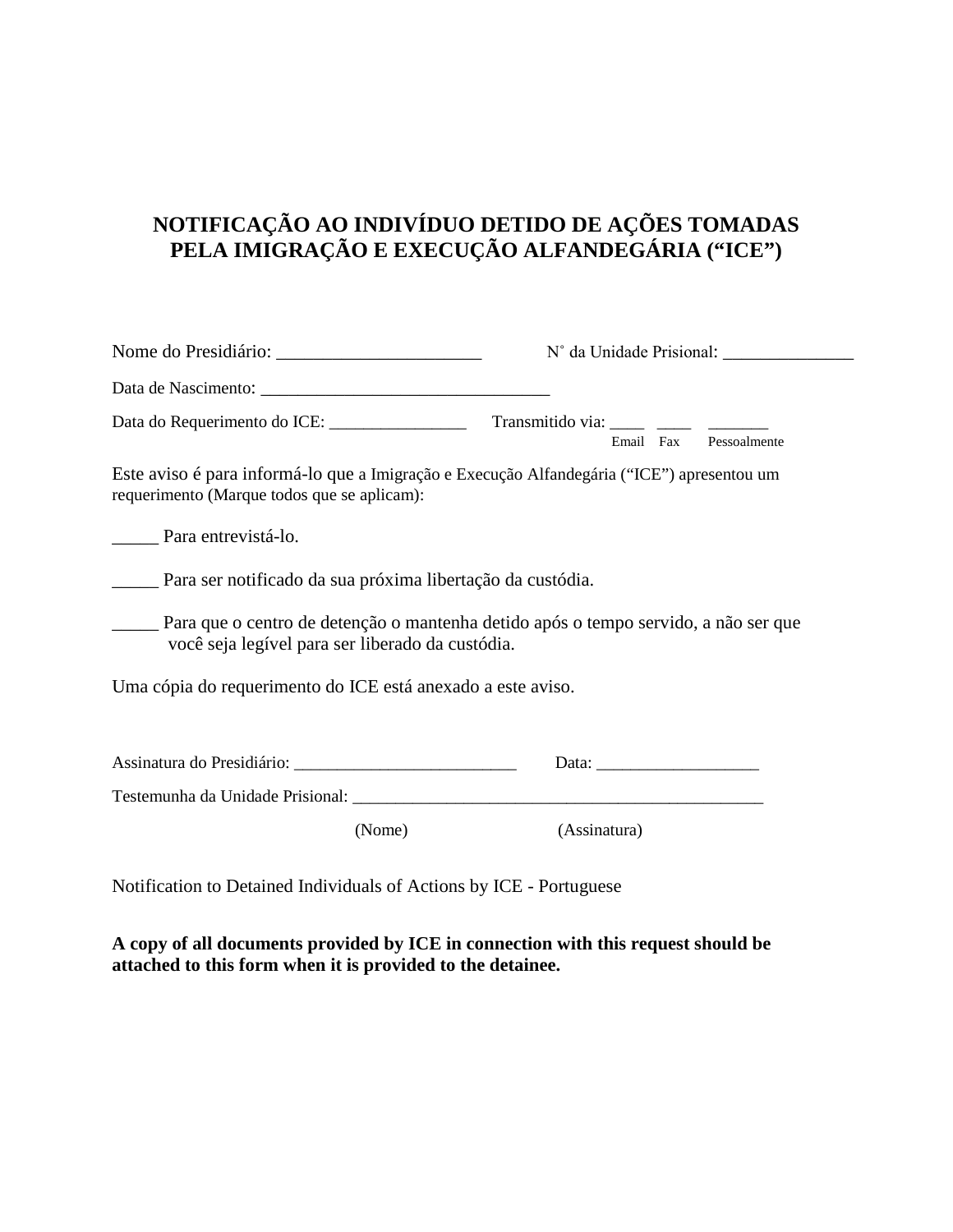# **NOTIFICACIÓN A LA PERSONA DETENIDA SOBRE LAS ACCIONES DEL SERVICIO DE INMIGRACIÓN Y CONTROL DE ADUANAS**

|                                                                                                                                                            | N.º de identificación de la cárcel del |  |  |
|------------------------------------------------------------------------------------------------------------------------------------------------------------|----------------------------------------|--|--|
|                                                                                                                                                            |                                        |  |  |
|                                                                                                                                                            |                                        |  |  |
|                                                                                                                                                            | Email Fax En persona                   |  |  |
| Esta notificación es para informarle que el Servicio de Inmigración y Control de Aduanas (ICE) ha<br>emitido una solicitud (Marque todas las que aplican): |                                        |  |  |
| Para entrevistarlo.                                                                                                                                        |                                        |  |  |
| <b>Example 2018</b> Para notificarle acerca de su próxima liberación del centro de detención.                                                              |                                        |  |  |
| Para que el centro de detención lo tenga detenido más allá del tiempo en el que sería<br>elegible para ser puesto en libertad.                             |                                        |  |  |
| Se anexa una copia de la petición de ICE a este formulario.                                                                                                |                                        |  |  |
|                                                                                                                                                            |                                        |  |  |
|                                                                                                                                                            |                                        |  |  |
| (Nombre en letra de molde)                                                                                                                                 | (Firma)                                |  |  |

Notification to Detained Individuals of Actions by ICE- Spanish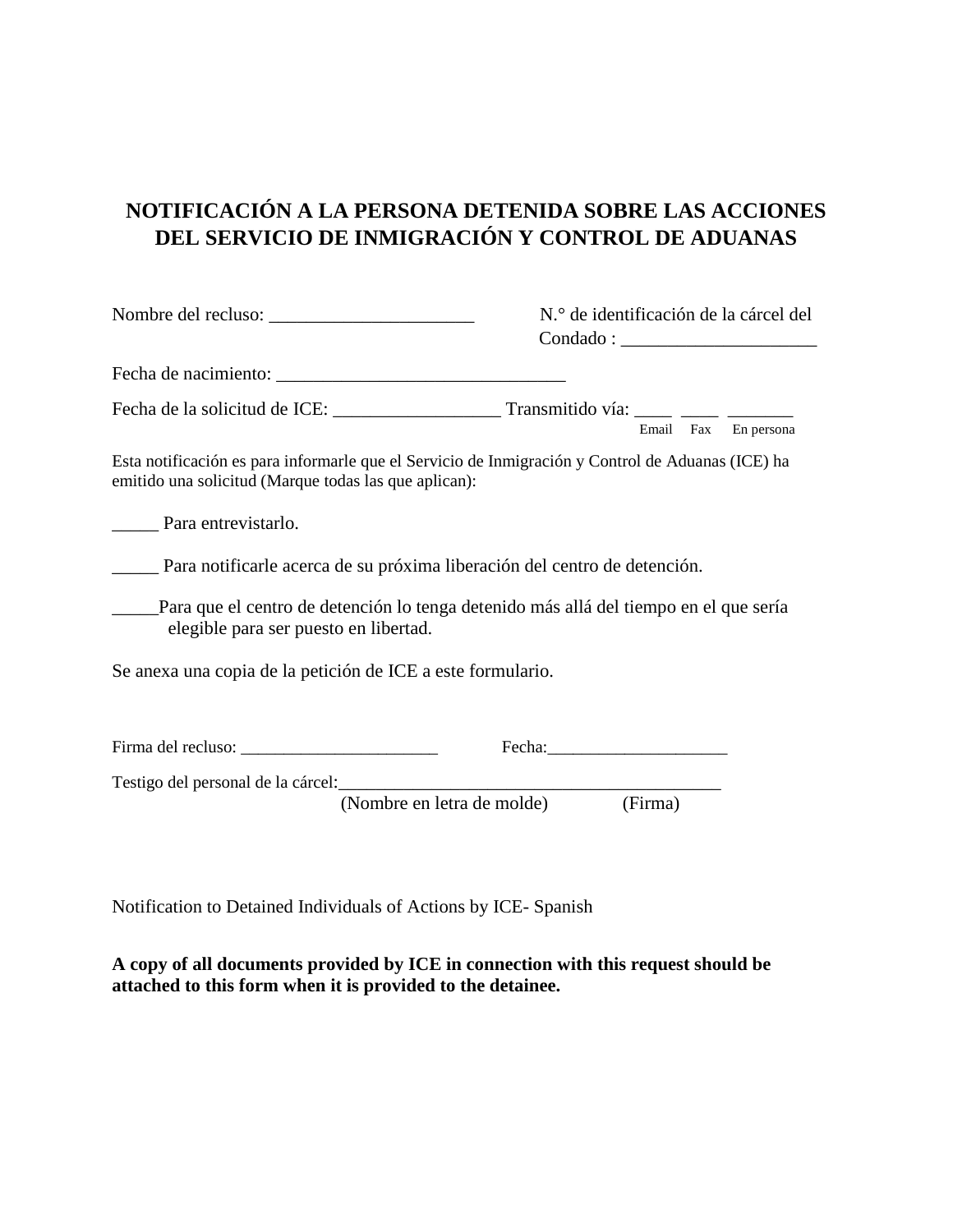#### **ABISO SA MGA DINETINANG INDIBIDWAL NA AKSYON NG IMMIGRATION AT CUSTOM NA PAGPAPATUPAD ("ICE")**

Pangalan ng Bilanggo:\_\_\_\_\_\_\_\_\_\_\_ Bilangguan PagkakakilanlanID#

Kapanganakan:\_\_\_\_\_\_\_\_\_\_\_\_\_\_\_\_\_

Petsa ng kahilingan ng ICE:\_\_\_\_\_\_\_ Ipinadala sa pamamagitan ng:\_\_\_\_\_\_ \_\_\_\_\_\_\_\_\_\_

Itong abiso ay para ipaalam sa inyo ng Immigration at Custom na Pagpapatupad ("ICE") para mag-file ng kahilingan (Tsekan lahat ng ukol na nalalapat):

\_\_\_\_ Para makapanayam ka sa interbyu

\_\_\_\_ Upang maabisuhan ka ng iyong darating na paglabas sa pag-iingat

\_\_\_\_ Upang ipagpatuloy ng pasilidad ng detensyon sa nakalipas na panahon na hawakan ka kung kailan ka maaaring maging karapat-dapat para sa paglaya mo mula sa pag-iingat nila

Ang isang kopya ng kahilingan ng ICE ay naka-attach sa form na ito

Pirma ng Bilanggo: Petsa:

Notification to Detained Individuals of Actions by ICE- Tagalog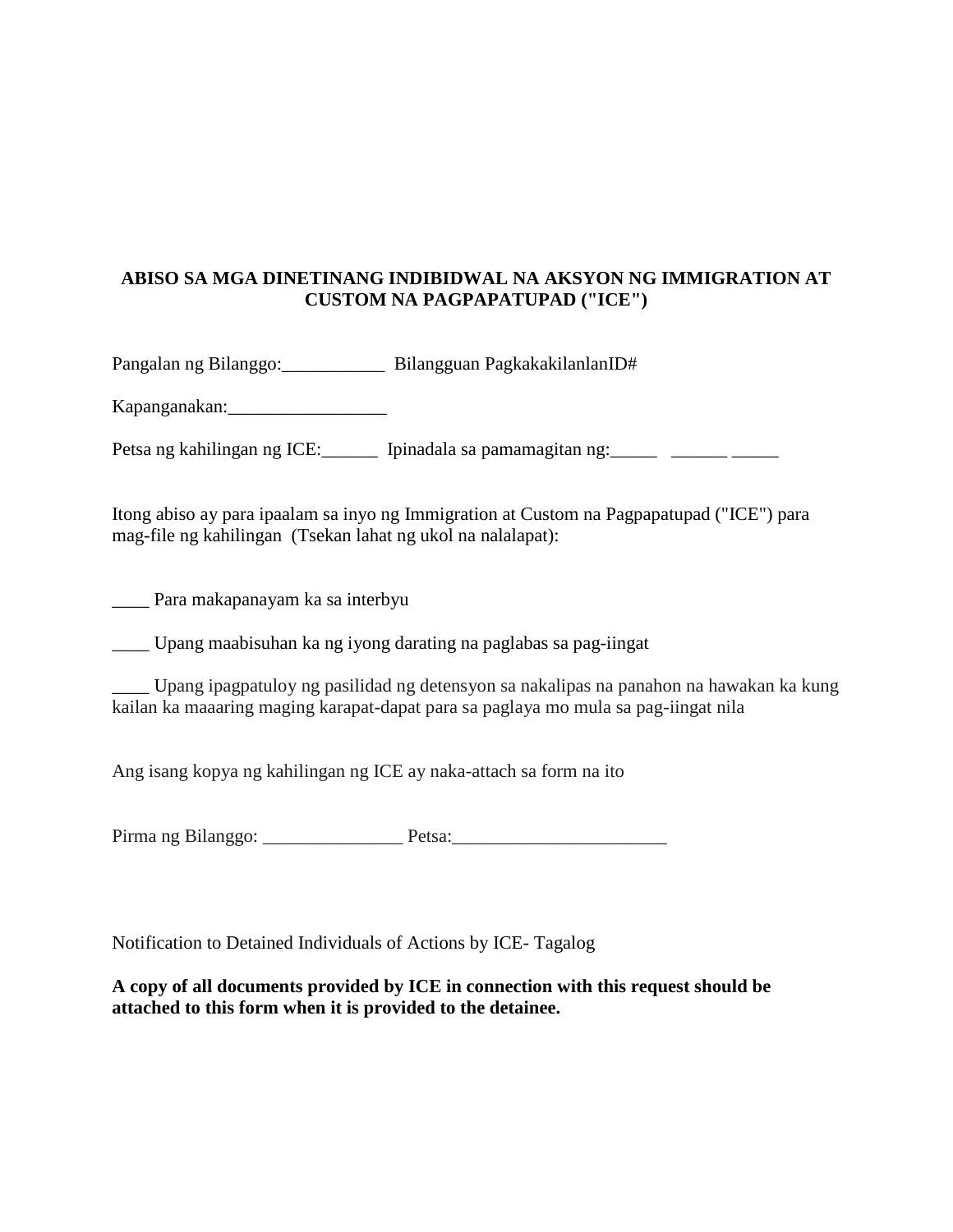# 美國移民及海關執法局 (ICE) 拘留通知書

| 受刑人姓名: __________________________________    | 所屬郡級監獄受刑人編號:__________________ |  |  |
|----------------------------------------------|--------------------------------|--|--|
|                                              |                                |  |  |
|                                              |                                |  |  |
| 移民及海關執法局通知日期: __________________             | 傳遞方式: 電郵 / 傳真 / 當面交遞           |  |  |
| 本通知旨在於告知您,移民及海關執法局 (ICE) 已提出下列請求 (勾選所有合適項目): |                                |  |  |
| 要求訪談您                                        |                                |  |  |
| 要求優先被知會您即將由典獄機構獲釋                            |                                |  |  |
| 要求典獄機構延長您原本的羈押期限                             |                                |  |  |
| 隨函附上移民及海關執法局 (ICE) 請求之副本                     |                                |  |  |
|                                              |                                |  |  |
| 受刑人簽名: _________________________________     |                                |  |  |
| 所屬監獄工作人員                                     |                                |  |  |
| 見證者: (姓名) _________________________________  |                                |  |  |

Notification to Detained Individuals of Actions by ICE - Mandarin